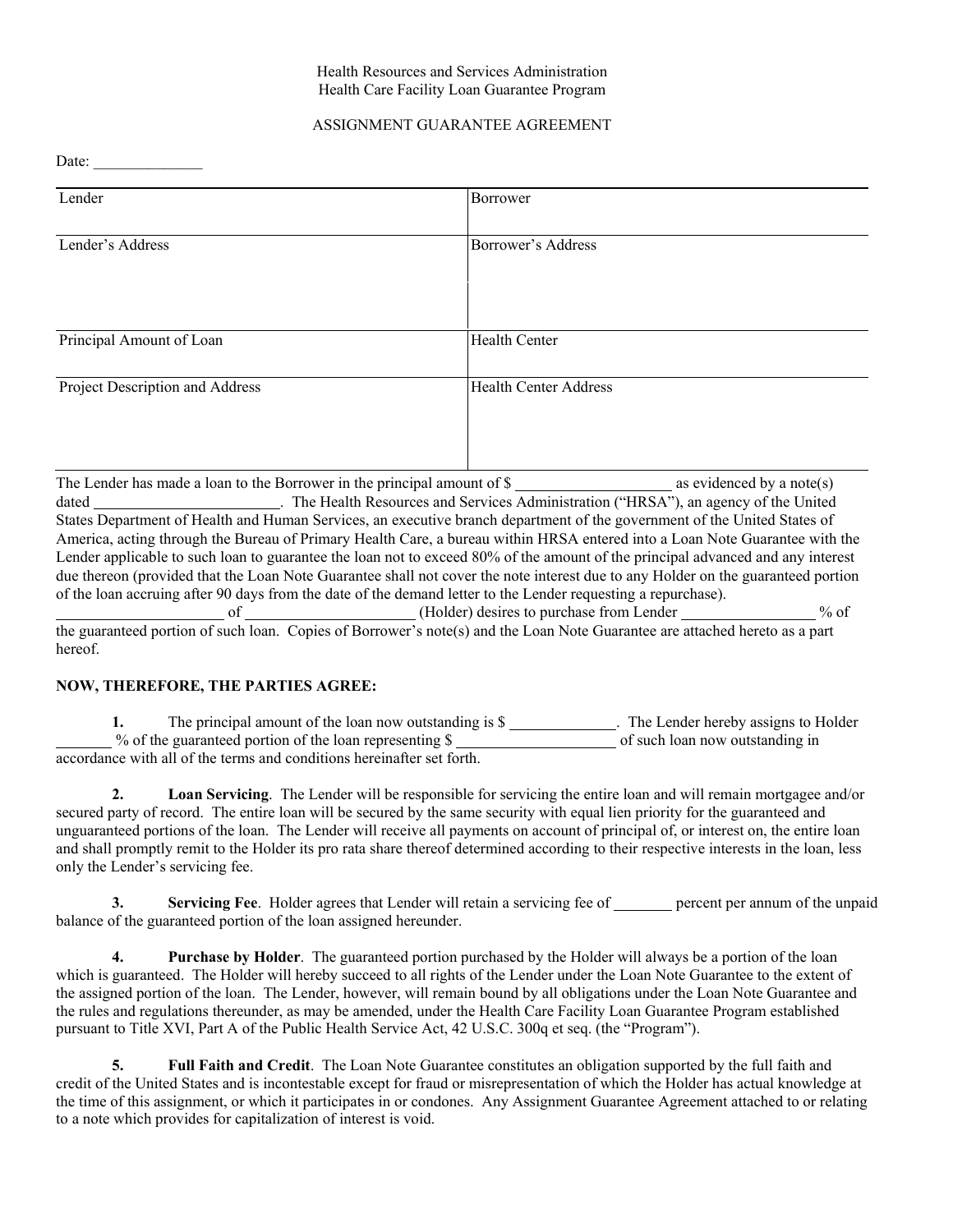**6. Rights and Liabilities**. The guarantee and right to require purchase will be directly enforceable by Holder notwithstanding any fraud or misrepresentations by the Lender or any unenforceability of the Loan Note Guarantee by the Lender. Nothing contained herein shall constitute any waiver by HRSA of any rights it possesses against the Lender. The Lender agrees that the Lender will be liable and will promptly reimburse HRSA for any payment made by HRSA to Holder which, if such Lender had held the guaranteed portion of the loan, HRSA would not otherwise have been required to pay to the Lender. The Holder(s) upon written notice to the Lender and HRSA may resell the unpaid balance of the guaranteed portion of the loan assigned hereunder. An endorsement may be added to this Assignment Guarantee Agreement to effectuate the transfer.

**7. Repurchase by the Lender (Defaults)**. The Lender has the option to repurchase the unpaid guaranteed portion of the loan from the Holder(s) within 30 days of written demand by the Holder(s) when: (a) the Borrower is in default not less than 60 days on principal or interest due on the loan or (b) the Lender has failed to remit to the Holder(s) its (their) pro rata share of any payment made by the Borrower within 30 days of its receipt thereof. The repurchase by the Lender will be for an amount equal to the unpaid guaranteed portion of principal and accrued interest, less the Lender's servicing fee. The Loan Note Guarantee will not cover the note interest to the Holder on the guaranteed loan(s) accruing after 90 days from the date of the demand letter to the Lender requesting the repurchase. Holder(s) will concurrently send a copy of the repurchase demand to HRSA and the Lender Coordinator. The Lender will accept an assignment without recourse from the Holder(s) upon repurchase. The Lender is encouraged to repurchase the loan to facilitate the accounting for funds, resolve the problem, and to permit the borrower to cure the default, where reasonable. The Lender will notify the Holder(s) and HRSA and the Lender Coordinator of its decision.

**8. Purchase by HRSA**. If Lender does not repurchase as provided by paragraph 7, the Holder may submit a written demand to HRSA to purchase from the Holder the unpaid principal balance of the guaranteed portion together with accrued interest to date of repurchase, less Lender's servicing fee. The Holder will concurrently send a copy of the demand to HRSA, the Lender Coordinator and the Lender. The Holder will include in its demand to HRSA: (a) evidence of its right to require payment from HRSA; and (b) the amount due including unpaid principal, unpaid interest to date of demand and interest subsequently accruing from date of demand to proposed payment date. Such evidence will consist of either the original of the Loan Note Guarantee properly endorsed to HRSA or the original of this Assignment Guarantee Agreement properly assigned to HRSA without recourse including all rights, title, and interest in the loan. HRSA will be subrogated to all rights of the Holder. The Loan Note Guarantee will not cover the note interest to the Holder on the guaranteed loans accruing after 90 days from the date of the original demand letter of the Holder to the Lender requesting the repurchase. Unless otherwise agreed to by HRSA, such proposed payment will not be later than 30 days from the date the Holder's demand to HRSA.

HRSA or the Lender Coordinator will promptly notify the Lender of its receipt of the Holder(s)'s demand for payment. The Lender will promptly provide HRSA with the information necessary for HRSA's determination of the appropriate amount due the Holder(s). Any discrepancy between the amount claimed by the Holder(s) and the information submitted by the Lender must be resolved before payment will be approved. HRSA will notify both parties who must resolve the conflict before payment will be approved. Such a conflict will suspend the running of the 30 day payment requirement. Upon receipt of the appropriate information, HRSA will review the demand and submit it to Treasury for verification. After reviewing the demand, HRSA will transmit the request to Treasury for issuance of the appropriate check. Upon issuance, Treasury will notify HRSA and remit the check(s) to the Holder(s).

**9. Lender's Obligations**. The Lender consents to the purchase by HRSA and agrees to furnish on request by HRSA a current statement certified by an appropriate authorized officer of the Lender of the unpaid principal and interest then owed by Borrowers on the loan and the amount then owed to any Holder(s). The Lender agrees that any purchase by HRSA does not change, alter or modify any of the Lender's obligations to HRSA arising from said loan or guarantee nor does it waive any of HRSA's rights against the Lender, and that HRSA shall have the right to set-off against the Lender all rights inuring to HRSA as the Holder of this instrument against HRSA's obligation to the Lender under the Loan Note Guarantee.

**10. Repurchase by Lender for Servicing**. If, in the opinion of the Lender, repurchase of the assigned portion of the loan is necessary to adequately service the loan, the Holder will sell the assigned portion of the loan to the Lender for an amount equal to the unpaid principal and interest on such portion less the Lender's servicing fee. The Loan Note Guarantee will not cover the note interest to the Holder on the guaranteed loans accruing after 90 days from the date of the demand letter from the Lender or HRSA to the Holder(s) requesting the Holder(s) to tender their guaranteed portion(s).

- a. The Lender will not repurchase from the Holder(s) for arbitrage purpose or other purposes to further its own financial gain.
- b. Any repurchase will only be made after the Lender obtains HRSA written approval.